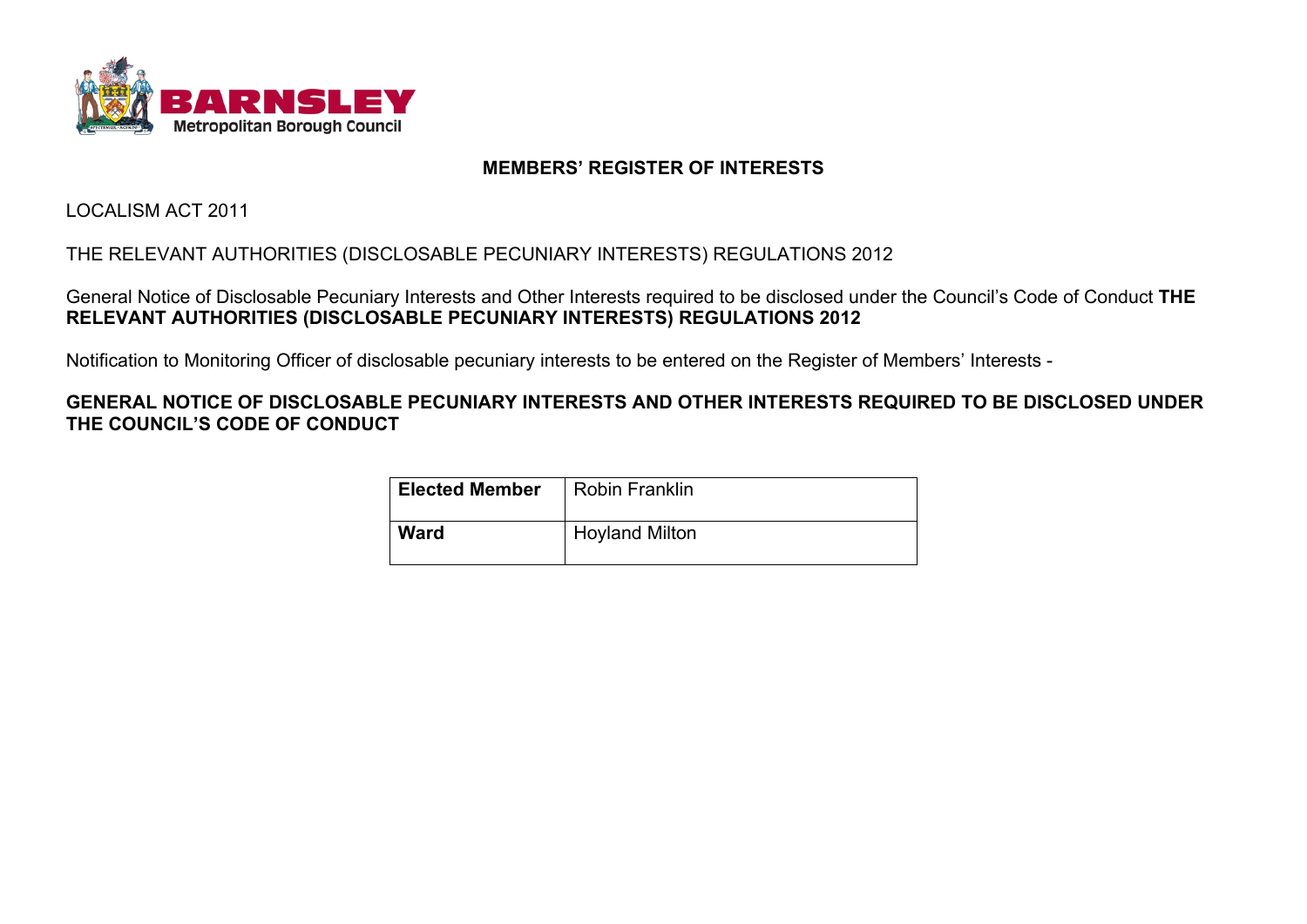

| <b>Disclosable Pecuniary Interests</b>                                                |               |                                   |  |
|---------------------------------------------------------------------------------------|---------------|-----------------------------------|--|
| <b>Interest</b>                                                                       | <b>Member</b> | <b>Member's Spouse or Partner</b> |  |
| Any employment, office trade, profession or<br>vocation carried on for profit or gain | Job Title:    | Job Title:                        |  |
|                                                                                       | Employer:     | Employer:                         |  |
| Sponsorship                                                                           | None          | None                              |  |
| <b>Securities</b>                                                                     | None          | None                              |  |
| Contracts                                                                             | None          | None                              |  |
| Corporate tenancies                                                                   | None          | None                              |  |
| Licences                                                                              | None          | None                              |  |